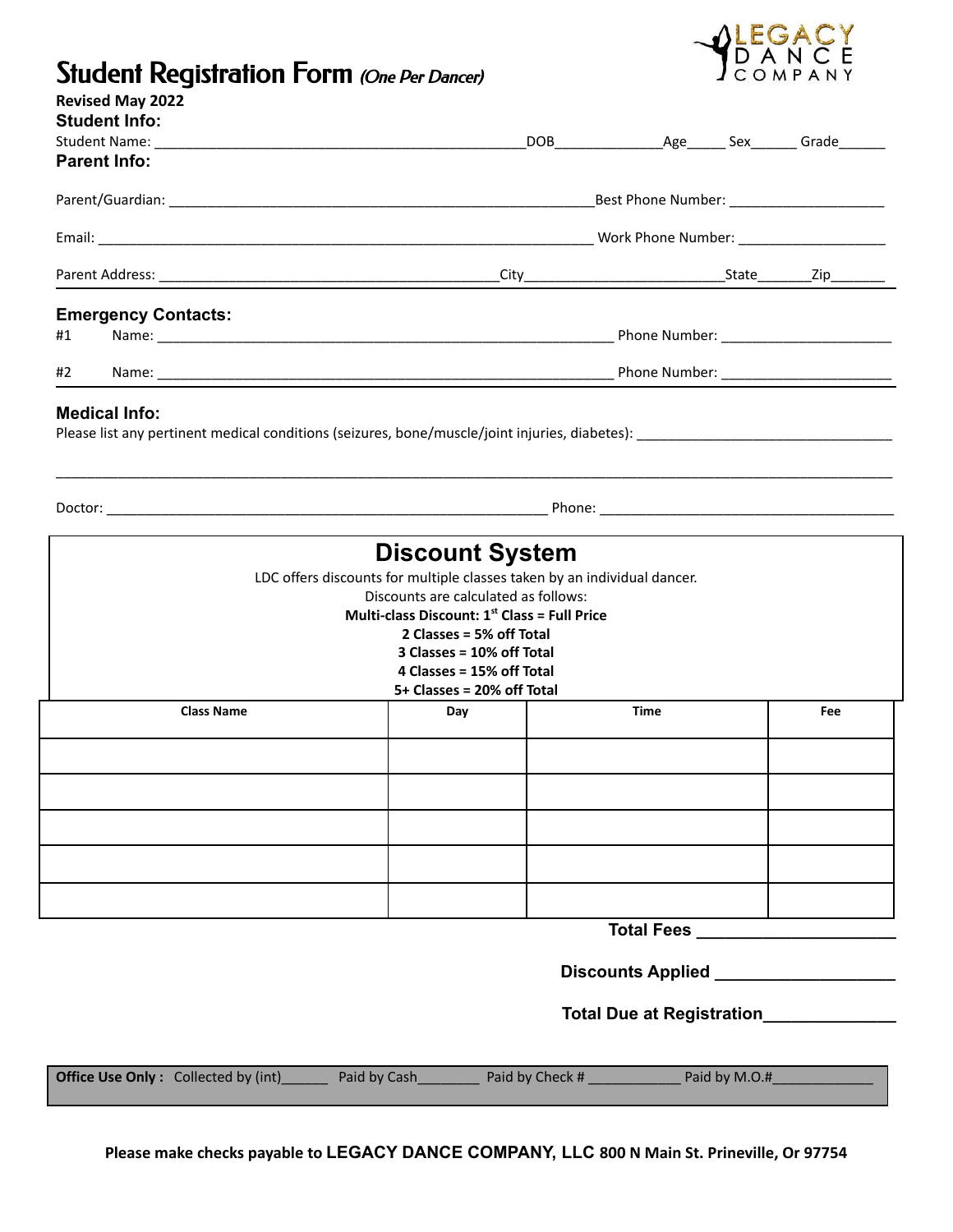# Student Registration Form (One Per Dancer)



#### **Revised May 2022**

- 1. Legacy Dance Company is not responsible for the care of students except when in class. Students are not to be in the lobby more than 15 minutes prior to the start of their class(es). Children under 8 are not to be left unattended at any time.
- 2. All Legacy Dance Company Students, Parents, and visitors to the studio waive the right to any legal action for any injury sustained on studio property resulting from normal dance activity conducted by the students before, after, and during classes.
- 3. All Legacy Dance Company Students and Parents attending competitions, community events, camps, fundraisers, and any events that take place off of studio property waive the right to legal action for any injury that is sustained as a result of normal activity for that event (i.e.: driving, traveling, dancing). Parents are responsible for transporting their dancer to and from events or making arrangements with another adult to do so.
- 4. The undersigned grant permission to Legacy Dance Company and its owners and operators to seek medical treatment for the participant in the event they are unable to reach a parent or guardian. I hereby declare any medical or mental conditions, problems, or restrictions and/or declare the participant to be in good physical and mental health.
- 5. As the legal parent or guardian, I release and hold harmless Legacy Dance Company, its owners and operators from any and all liability, claims, demands, and causes of action whatsoever arising out of or related to, any loss, damage, or injury, including death, that may be sustained by the participant and/or the undersigned while in or upon the premise of any premises under the control and supervision of Legacy Dance Company, its owners and operators or in route to or from any of said premises.

I have read and accepted the Legacy Dance Company Policies and Procedures. Furthermore, I hereby release Legacy Dance Company and its agents or representative of liability for any personal injury to any student arising out of participation in class or incurred while on the premises of Legacy Dance Company. In the event of a medical emergency, I authorize the agents of Legacy Dance Company to use their discretion in securing treatment if a parent/guardian of the student is not available under such circumstances. I understand every effort will be made to contact a parent/guardian or the Emergency Contact should the parent/guardian be unavailable under such circumstances.

\_\_\_\_\_ I agree to permit Legacy Dance Company to use my child's photograph for media or marketing purposes by signing this form.

I have fully informed myself of the contents of this affirmation and release by reading it before I signed it. This release will be effective for the entire time that I am a student/parent on the premises of Legacy Dance Company or at times that I am participating at off-facility locations. I further state that I am of lawful age and legally competent to sign this affirmation and release, that I understand the terms herein are contractual and not mere and that I have signed this document as my own free act.

\_\_\_\_\_ I understand that ALL SALES are final. Including but not limited to: apparel, costumes, tuition, and recital tickets. I understand that Legacy Dance Company does not issue refunds under any circumstances.

\_\_\_\_\_ I understand that all communications from LDC will be done through email, Facebook, and/or text message.

\_\_\_\_\_ I have read and agree to Legacy Dance Company's Waiver of Liability and Hold Harmless for Communicable Diseases Including Covid-19.

Signature: \_\_\_\_\_\_\_\_\_\_\_\_\_\_\_\_\_\_\_\_\_\_\_\_\_\_\_\_\_\_\_\_\_\_\_\_\_\_\_\_\_\_\_\_\_\_\_\_\_\_\_\_\_\_\_\_\_\_\_\_\_\_\_\_\_\_\_\_\_\_\_\_\_\_ Date: \_\_\_\_\_\_\_\_\_\_\_\_\_\_\_\_